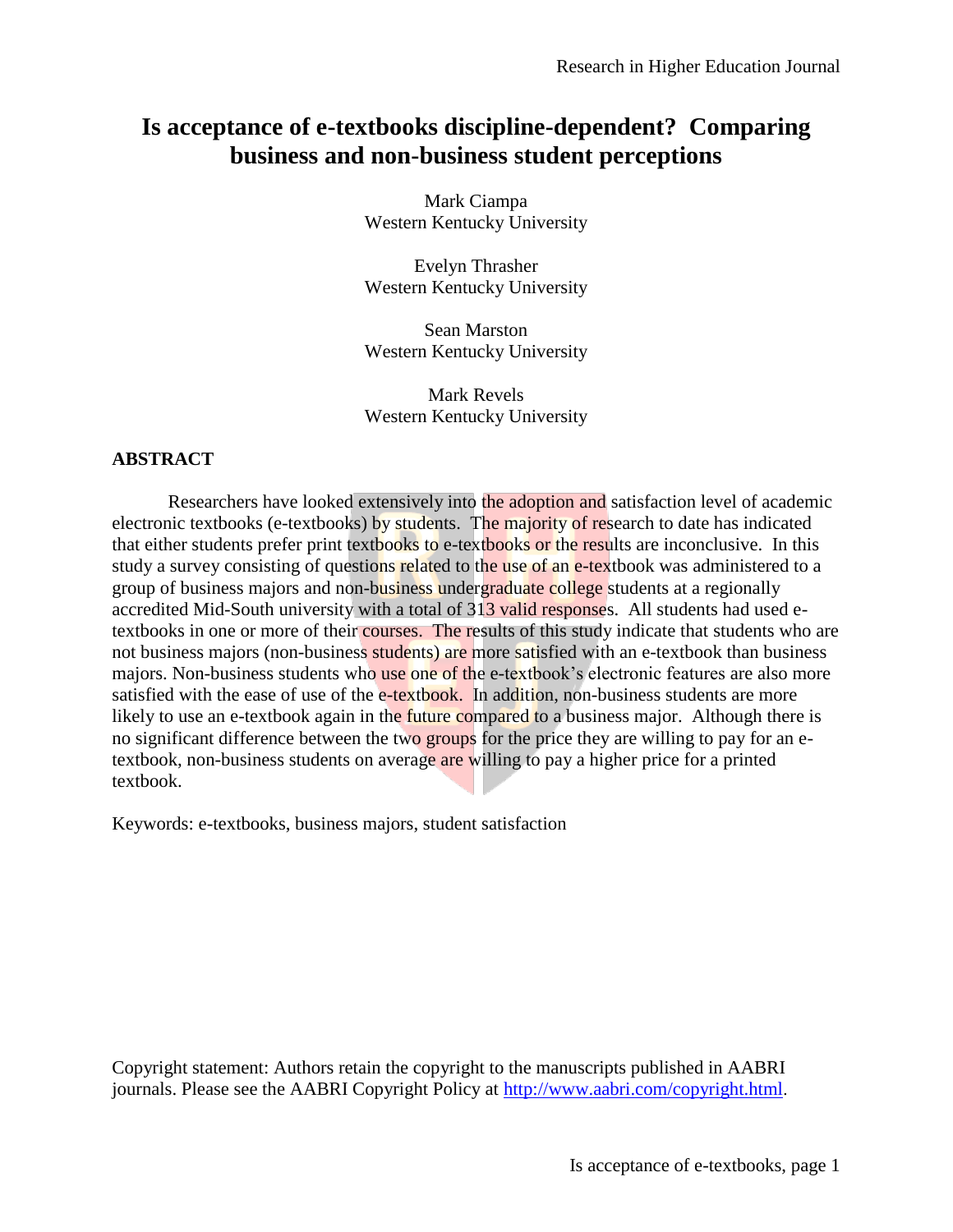#### **INTRODUCTION**

A growing trend across schools at all levels and of all sizes is the adoption of academic electronic textbooks (e-textbooks). School administrators tout the cost savings to cash-strapped students and parents, while educators look at these as finally a means by which students will be motivated to read required material. However, the primary population of e-textbook users namely students—have not always demonstrated the same excitement about e-textbooks. In several studies students have indicated a preference for the printed page over the electronic screen for their academic reading source.

This study compares how different populations of students use and perceive e-textbooks. Can the acceptance or rejection of e-textbooks be attributed to different groups? Is there one population of students who find e-textbooks more beneficial and desirable? Are those who use the unique features of an e-textbook more likely to be satisfied with it? This study examines the differences between business majors and non-business students at a regionally accredited Mid-South university.

#### **LITERATURE REVIEW**

The popularity of consumer-based electronic books (e-books) that are read on e-readers such as the Kindle and Nook continues to increase. Over 21 percent of Americans read an ebook in 2011-2012, and sales of e-books in 2012 increased 188 percent over the previous year (Bradley, 2012). E-books offer many significant advantages to readers. Multiple e-books can be stored on a single electronic device, both saving shelf space and allowing users to conveniently travel with reading material. In addition, users can quickly download books from virtually any location. Also, e-books offer enhanced features unavailable in printed books, such as the ability to conduct fast electronic searches on the text or resume reading on a different device than what was used initially. Most e-books are less expensive than paper books: the cost of a printed book ranges from \$3.24 to \$28.57 on average, while the initial cost of an e-book ranges from \$0.25 to \$4.80 on average (Bunkell & Dyas-Correia, 2009).

In addition, there are situations where e-books are more environmentally friendly than printed books. Moberg et al. (2011) noted that an e-book is better in terms of "resources used, global warming, energy, eutrophication, human toxicity, marine aquatic ecotoxicity and terrestrial ecotoxicity" while paper books were better in terms of "acidification, ozone depletion, freshwater aquatic ecotoxicity and photochemical ozone creation" (p. 242).

As well as providing advantages to readers, advantages to publishers are also postulated. It is assumed that e-books will provide publishers with a means of addressing the used book market. The "first sale doctrine" is one of the specific statutory restrictions of the U.S. Congress for providing owners of copyrighted material--who have legitimately purchased such material- the right to sell it to others. In this case a person who purchases a copy of a printed book can then sell that book as a used book to another person without involving the publisher, thus denying the publisher any additional revenue. E-books can be electronically restricted through Digital Rights Management (DRM) to prevent them from being passed to another user or to cause them to expire after a certain date, thus providing the publisher an opportunity to contend with the used book market.

Conventional wisdom would suggest that in the same way consumer e-books are increasing in popularity that academic electronic textbooks (e-textbooks) will likewise be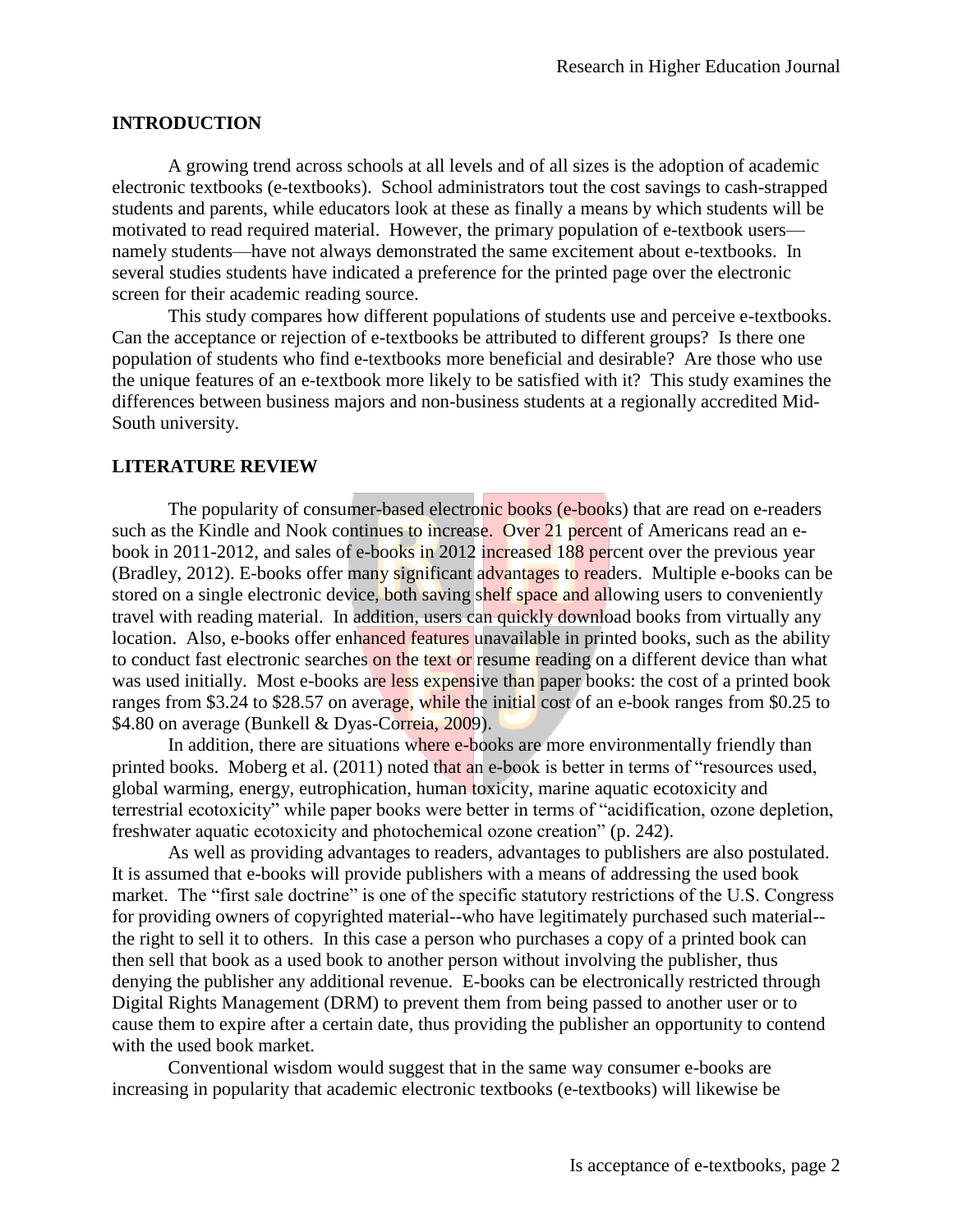warmly embraced by today's students. The rapid acceptance of new electronic technologies by the "Net Generation" of students, who have been continually exposed since birth to media such as video clips that have been the foundation of their learning experiences (Nicholas, Preferred learning methods of the millennial generation, 2008), would seem to indicate that e-textbooks would be preferred over printed textbooks. In other words, students grew up with the Internet so e-textbooks should be preferred.

Another factor that is often promulgated regarding the acceptance of e-textbooks by students is their lower costs over printed textbooks. Prices of printed textbooks have continued to increase. Whereas college textbook publishers were the single source of these materials for many years, that is no longer the case. Online sites such as Half.com and Halfpricebooks.com offer students the opportunity to conveniently purchase or resell used printed textbooks, while other sites such as Chegg.com offer printed textbooks on a rental basis. Organizations such as Textbookfree.org and FlatWorldKnowledge.com are enticing students to use their e-textbook products for free while only charging for study aids and printed versions.

Bills have even been introduced in the U.S. Senate and House of Representatives that would make e-textbooks free to the general public and provide grants to faculty who publish open access textbooks. Faculty at the University of Wisconsin Oshkosh are writing and editing e-textbooks that will be offered at a reduced cost for students as part of a two-year program funded by a grant from the U.S. Department of Education's Fund for the Improvement of Postsecondary Education (FIPSE). California State University is also campaigning for affordable solutions through pilot testing of e-textbooks that aim to enhance student learning, reduce the cost of texts and support the university's sustainable practices.

It is assumed that technology-savvy college students will embrace e-textbooks as a more convenient means of accessing course materials. In addition, textbook publishers who create and distribute e-textbooks will be able to reduce their costs and better compete with free textbooks and textbook rental sites, address concerns regarding book prices, and ameliorate the used textbook market.

However, despite all these reasons for adopting e-textbooks, the acceptance of etextbooks by students and faculty has so far been limited (Nicholas  $&$  Lewis, 2007). A study from the National Association of College Stores indicated that a significant difference in the sales of e-textbooks compared to printed textbooks still exists. This study found that only 2-3 percent of course material sales at member stores were accounted for by e-textbooks in 2009 (National Association of College Stores, 2010), while other studies place the penetration of etextbooks at approximately 9 percent of total textbook purchases (Abutaleb, 2012). The textbook rental organization Chegg.com has elected not to enter the e-textbook market because, according to their predictions, that market will remain small for the near future (Levi, 2012)

Researchers have looked extensively into the adoption of e-textbooks by students and faculty and their satisfaction with e-textbooks. Although the results of research on student interest for e-textbooks conducted by Shrimplin et al., (2011), Kang et al., (2009), and Lam et al. (2009) seemed to be inconclusive, studies by Gregory (2008), Wilson et al., (2003), Carlock and Perry (2008) and others indicated that students prefer print textbooks to e-textbooks. Brown (2011) said that multiple studies have revealed that, broadly-speaking, students do not want etextbooks. Although Lewis (2008) stated that student preference for e-textbooks depends upon age, gender, and several different demographics, Woody et al. (2010) said their research demonstrated that regardless of their gender, computer use or comfort with computers, students still do not prefer e-textbooks to printed textbooks. Even participants who had previously used an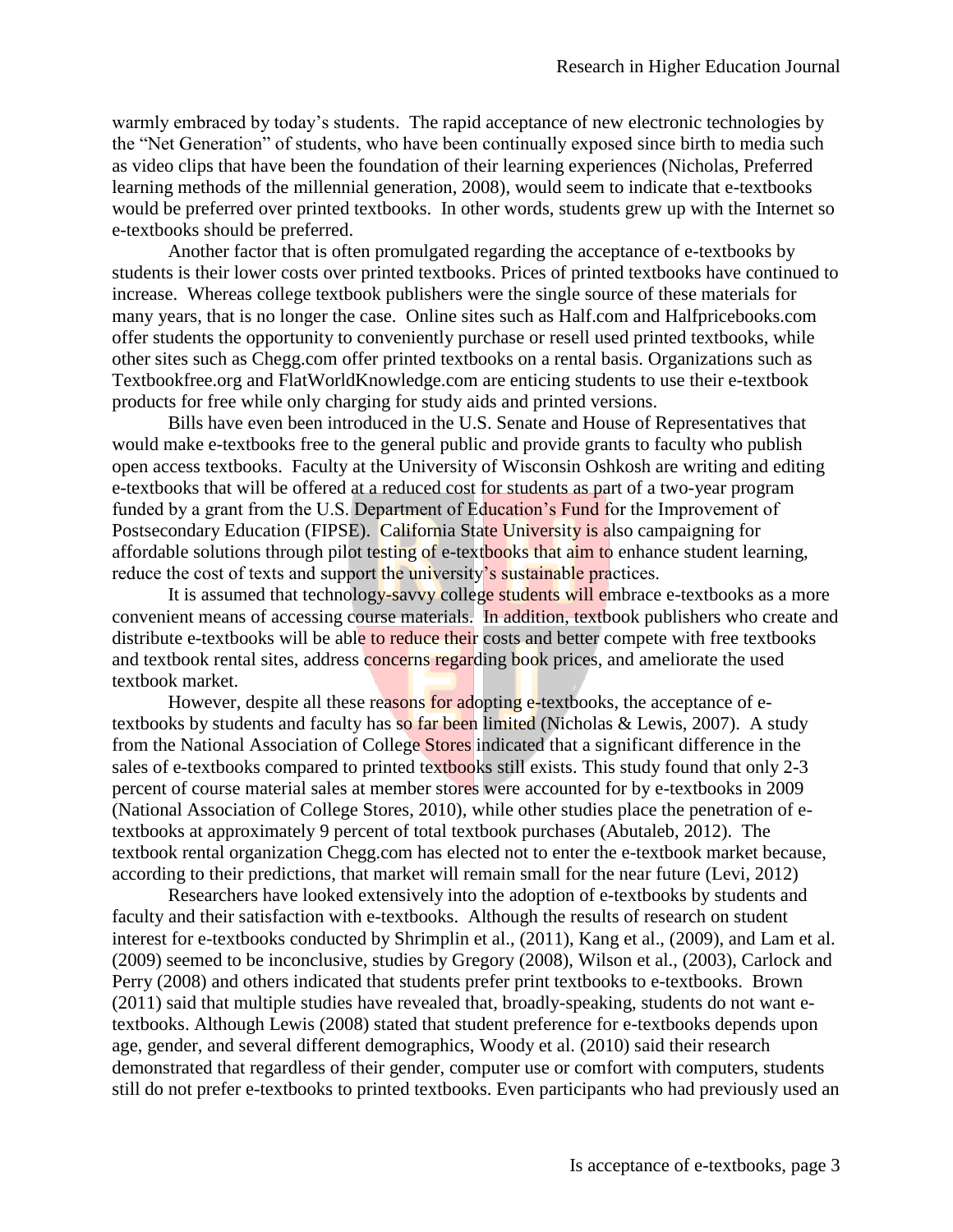e-textbook still preferred printed textbooks for learning. Additionally, despite the ability to easily access supplemental content through e-textbooks by hyperlinks and other electronic features, students were more likely to use the special features contained in printed textbooks than in etextbooks. Altonen et al. (2011) attributed the observed resistance to technical difficulties brought on by the incompatibilities between different e-textbook formats and the limitations with sharing, lending, and even selling e-textbooks. Yet student resistance to e-textbooks is not an indication of their dislike for any electronic media; Foasberg (2011) and Mallett (2010) found that students are receptive to the use of e-readers but only for leisure reading.

There are several examples of studies regarding student resistance to e-textbooks. One of the largest studies to date was conducted between 2007 and 2010 by the Joint Information Systems Committee (JISC) Survey National E-Books Observatory Project, which licensed a collection of 36 textbooks in four subject areas (business, media, engineering, and medicine). These e-textbooks were made freely available for a two-year period to 127 universities in the United Kingdom. Data from the study indicated that 85 percent of users were spending less than one minute per page. It also indicated that e-textbooks were used in a non-linear fashion by only searching for a specific word or phrase, leading the researchers to conclude that "if a user wants to read in a constant, frequent or linear way they will still buy or borrow the printed book" (Estelle, Rowlands, & Woodward, 2009, p. 391).

A 2011 study of the Health Sciences Library System at the University of Pittsburgh revealed that users in information-intensive roles--clinical, research, or study--were the heaviest users of both print books and e-textbooks. Most e-textbooks were being used like reference books, regardless of their official designation as a textbook. Respondents stated a preference for print textbooks but preferred digital format for research protocols, pharmaceutical, and reference texts. Interestingly, over half the respondents indicated a paradox regarding e-textbooks, namely that the ability to print sections of the e-textbooks was extremely important to them. Bookmarking, highlighting, and annotation were all given lower importance ratings by the users (Folb, Wessel, & Czechowski, 2011).

Beginning with the first-year class of 2005-06, students at the Louisiana State University School of Dentistry (LSUSD) participated in a digital textbook program in which each entering class of dental students was required to purchase e-textbooks instead of printed textbooks. In a study of four classes of students conducted in 2010, Strother et al. found an "overwhelming criticism" to e-textbooks as students clearly indicated a preference for printed textbooks (Strother, Brunet, Bates, & Gallo, 2009, p. 1363). The researchers found that LSUSD students mainly used the e-textbooks to search for specific words or concepts but few students relied on their digital library to prepare for class or study for quizzes and tests. Students disliked reading large portions of text or reading for extended periods of time online. Although highlighting and newer note-sharing features have been highly touted, only 7.3 percent of students indicated that these tools were attractive enough to override their reservations about reading e-textbooks online. Finally, many LSUSD students wanted to buy books required by instructors in order to own a collection of printed dental textbooks to display on their office bookshelves. (Strother, Brunet, Bates, & Gallo, 2009).

A study at the University of Denver reported that about half of the campus used etextbooks and liked the convenience of the searching capability and access to the materials from off-campus. However, they also indicated they were used only occasionally and then only to read small portions of the text. Over 60 percent of the respondents reported preferring print to etextbooks (Levine-Clark, 2006). Sheppard et al. (2008) noted in their study that only one-third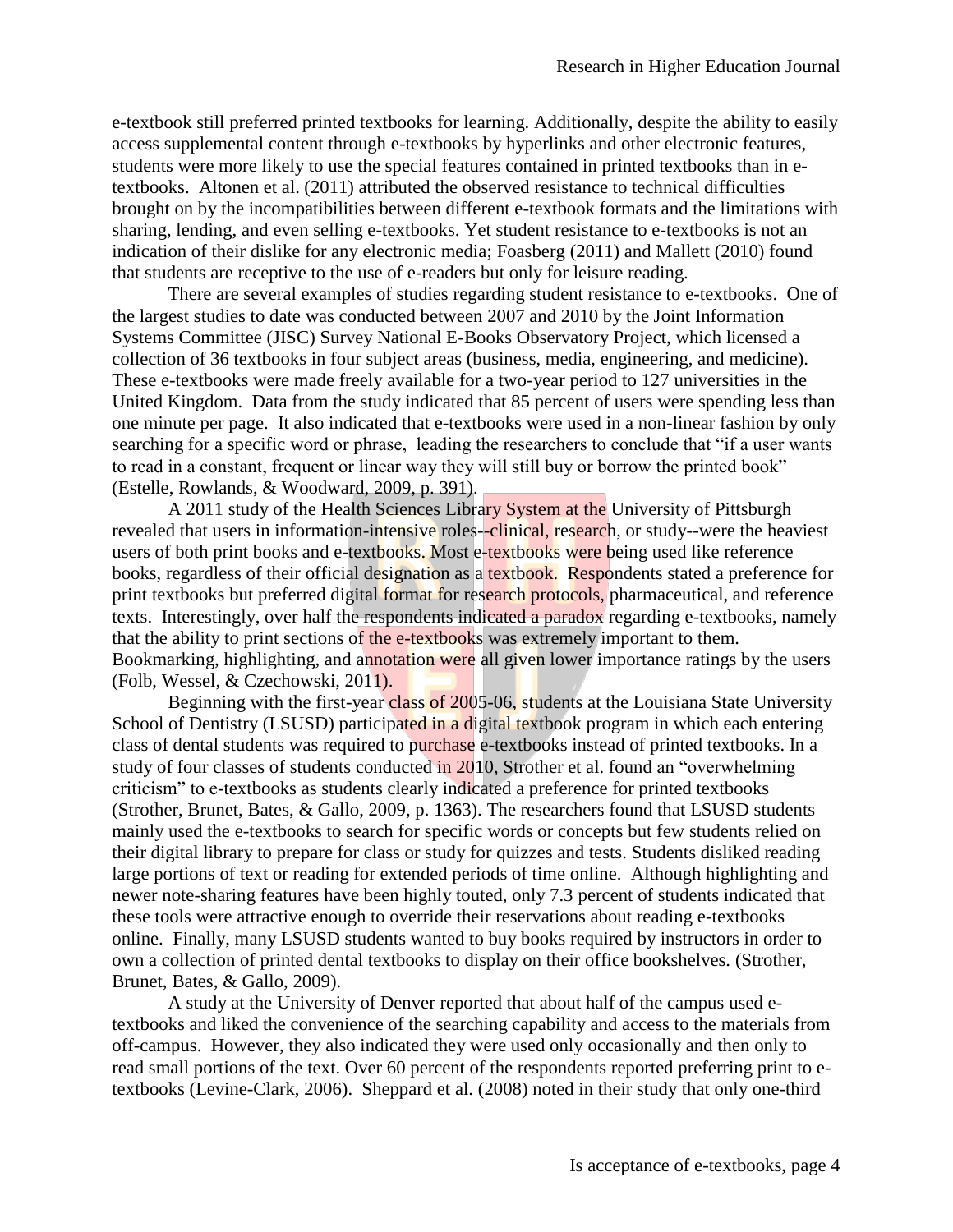of students who used an e-textbook indicated that they would purchase one again. A similar study revealed that over half of the students polled (53 percent) would not consider buying etextbooks if they were available or were unsure (National Association of College Stores, 2010).

There are several problems noted for students using e-textbooks. First, it requires the student to own either a computer or e-book reader. Shepperd, Grace, & Koch (2008) note that, "Unless students have laptops, electronic texts also can be inconvenient for students accustomed to bringing their textbook to class or reading from it during breaks between classes" (p. 2). Other problems include eyestrain from computer monitors or e-readers, lack of portability due to battery limitations, and a general reluctance to read or study digital text. In many cases it can be difficult and expensive to print sections of text from e-textbooks. Also, the use of e-textbooks is heavily regulated and access usually expires after a set time period. This means that students who purchase e-textbooks—even at a reduced cost—do not have the ability to resell that electronic book, nor can they retain it for future reference.

Hernon et al. concluded from their study that most students use e-textbooks for reading smaller segments of material or skimming portions of material. If they find content they deem useful they will print out those pages. For intensive reading, they prefer printed textbooks (Hernon, Hopper, Leach, Saunders, & Zhang, 2007).

Faculty members likewise have shown a resistance to using e-textbooks. One study showed only limited usage (13.3 percent) of e-textbooks by faculty and very little interest in implementing the technology in the near future. In fact, 83.3 percent of the faculty respondents had no plans to use an e-textbook in the next year (Nicholas  $&$  Lewis, Faculty and Staff -Articles and Papers, 2010). Another reason for the slow adoption of e-textbooks by faculty is the fear of technical problems. Instructors worry that when students encounter a variety of technical problems regarding e-textbooks, not only will it affect the student's ability to study or do homework (Carlock & Perry, 2008) but it will also turn faculty into "tech support" personnel, a role that few faculty relish.

Leo (2005), McFall (2005), and others note that faculty members want e-textbooks to be flexible enough to allow for customization to the course and personalization in order for the students to be successful. However, the lack of ability to integrate customized content, as well as lack of reliable access for students to electronic content, is a major issue in usage (Carlock & Perry, 2008). While many faculty members are adopting supplementary electronic materials such as textbook Web sites that provide online quizzes, slides and other networked materials, few have embraced e-textbooks.

In addition, the promised savings of e-textbooks has failed to broadly materialize. Although earlier studies suggested that the price of e-textbooks would be 20 percent to 50 percent lower than printed textbooks (Buczynski, 2006), that prediction has not proven to be accurate. Murray and Perez (2011) noted that the National Association of College Stores (NACS) tracks the breakdown of printed textbook costs and attributes 22.4 percent of total printed textbook costs to the bookstore, of which 18 percent is for personnel costs and store operations and 4.4 percent is income. Whereas students who purchase e-textbooks out of their own pocket can use online sites to avoid these bookstore markups, students who are on financial aid often are required to purchase all textbooks—both electronic as well as print—from the bookstore, where these costs are still passed on to the students.

For college textbook publishers the costs that go into the production of any book editorial efforts, artwork, quality assurance, author royalties, etc.—are called "plate development costs" and remain constant for both printed as well as e-textbooks. Unit manufacturing costs,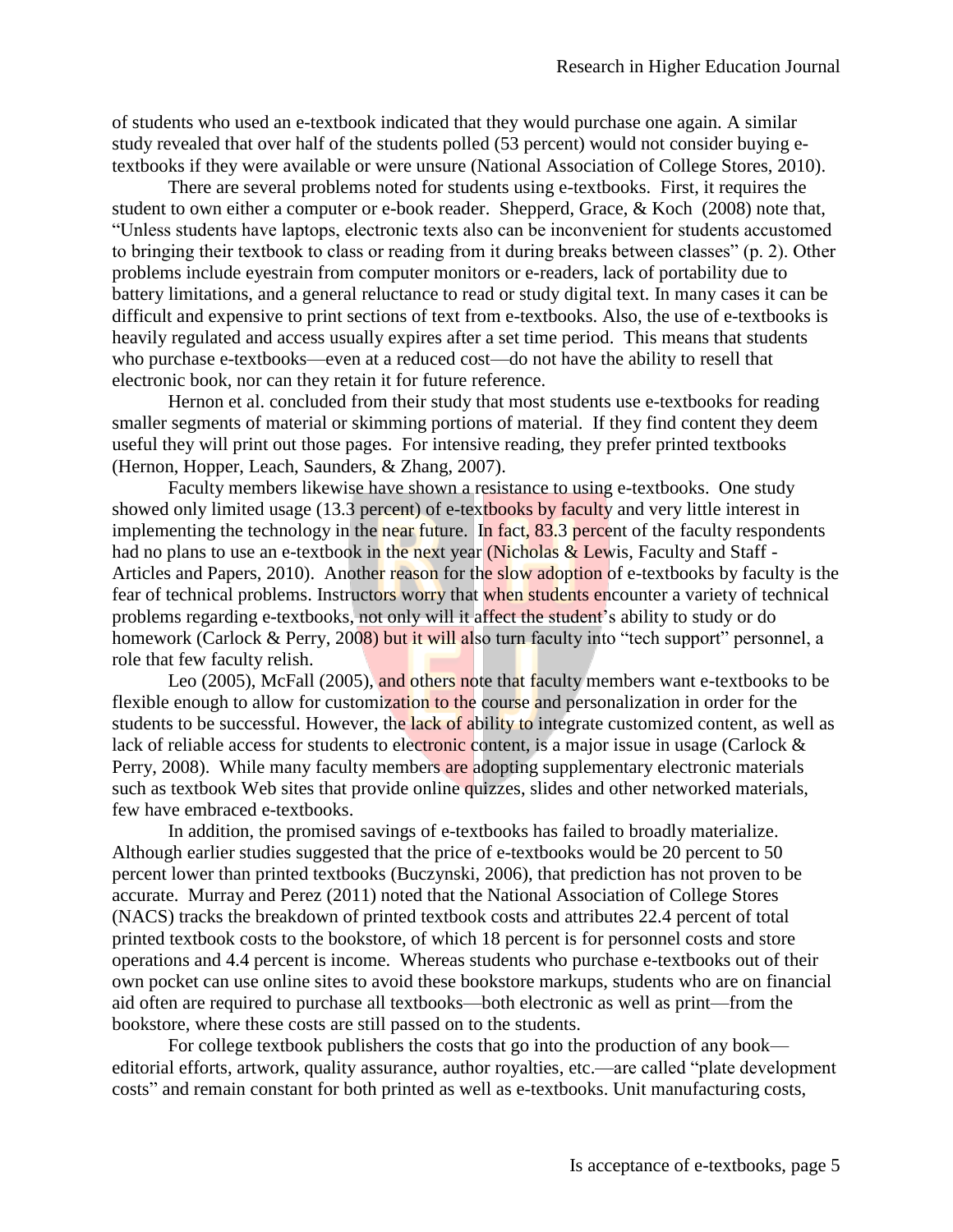which include paper, printing, and binding, are a very small percentage of the total costs, so dramatic savings are not achieved through the development of e-textbooks.

In fact, in many instances the costs associated with creating an e-textbook are higher while the revenue is lower. Creating a full-featured e-textbook is not the same as printing a PDF file: rather, the technology infrastructure needed to support a variety of e-readers and platforms can result in millions of dollars, costs that textbook publishers must still recoup. And, whereas for printed textbooks limited licensing rights for third-party material can be obtained for a book that will only be distributed domestically, that may not be the case with e-textbooks. Because the distribution of e-textbooks may not always be limited to one area this means that higher worldwide licensing costs may be incurred. In general an e-textbook only generates one-third of the revenue compared to the same printed textbook. This elusive savings of e-textbooks has impacted the secondary market. The organization FlatWorldKnowledge on January 1, 2013 announced that they would no longer offer e-textbook content free of charge.

#### **METHODOLOGY**

#### **Research Question**

Although prior research has explored student satisfaction with e-textbooks, to date very limited research has been conducted comparing how different populations of students perceive etextbooks. Can the acceptance or rejection of e-textbooks be attributed to different groups? Is there one group of students who find e-textbooks more beneficial and desirable than others? This study examines the differences between business majors and those students not pursuing a business degree (non-business students) at a regionally accredited Mid-South university. The research question for this study asks if there a difference in how business majors and nonbusiness students perceive an e-textbook used in a course.

This study used the following research hypotheses:

 $H_0$ 1 – There is no difference in the satisfaction level of business majors and non-business students using an e-textbook.

 $H_1$ 1 – There is a difference in the satisfaction level of business majors and non-business students using an e-textbook.

 $H<sub>0</sub>2$  – There is no difference in the perceived level of usefulness of an e-textbook between business majors and non-business students.

 $H_12$  – There is a difference in the perceived level of usefulness of an e-textbook between business majors and non-business students.

 $H<sub>0</sub>3$  – There is no difference in the perceived ease of use of an e-textbook between business majors and non-business students.

H13 – There is a difference in the perceived ease of use of an e-textbook between business majors and non-business students.

H04 – There is no difference in the likelihood to reuse an e-textbook between business majors and non-business students.

H14 – There is a difference in the likelihood to reuse an e-textbook between business majors and non-business students.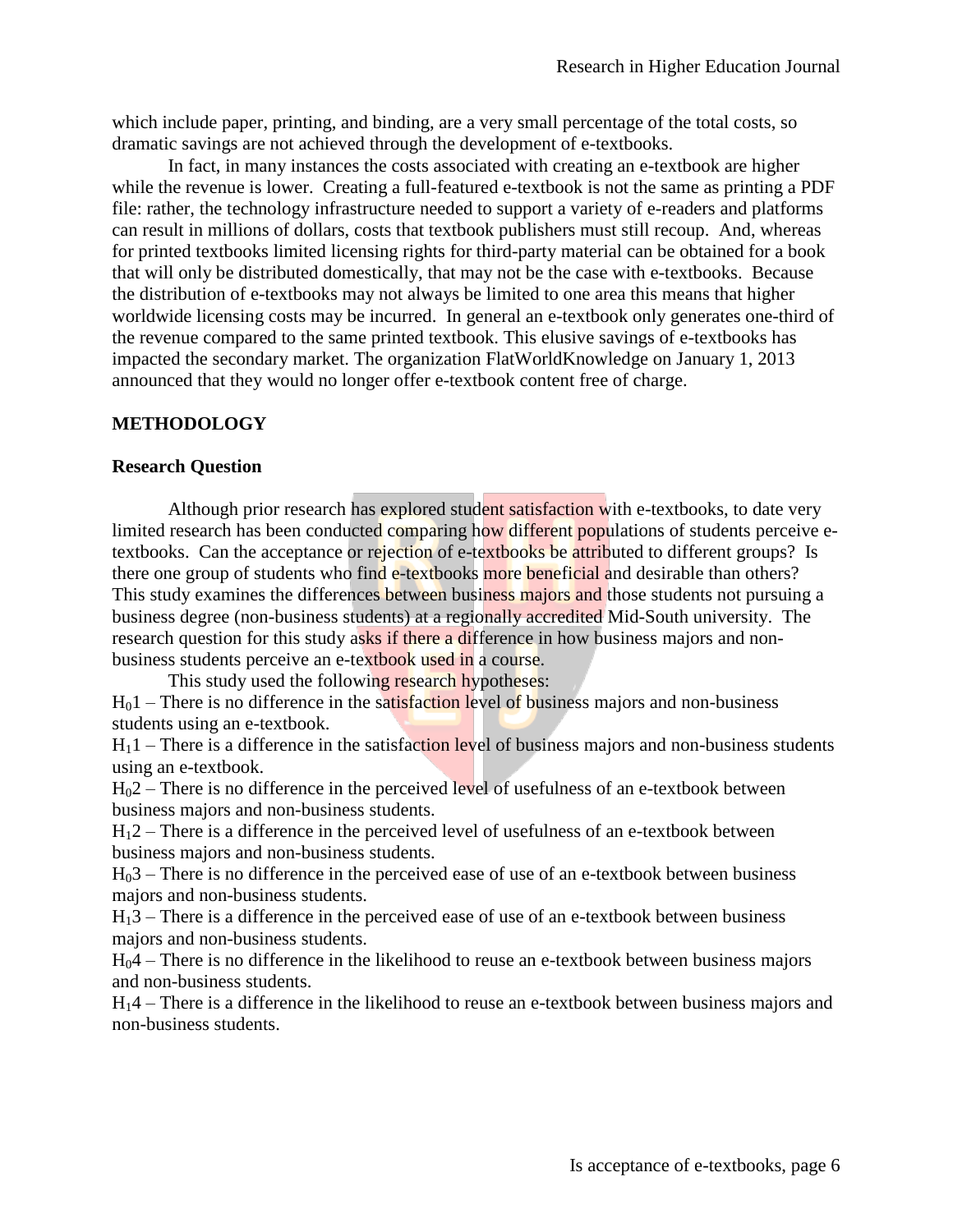#### **Data Collection**

A survey consisting of questions related to the use of and satisfaction with an e-textbook was administered to a group consisting of undergraduate business majors and non-business students at a regionally accredited Mid-South university. All students surveyed used e-textbooks in one or more of their courses. Included in the survey were 27 questions on basic demographics, the usage of the e-textbook, and satisfaction with the use of the e-textbook. A total of 313 valid responses were received. Reponses from incomplete surveys were rejected.

#### **Analysis and Results**

An ANOVA test was generated on the business majors and non-business students to identify demographic differences in the responses between the two groups as indicated in Table 1 (Appendix). There is a significant difference in the age, the year of high school graduation, and the number of hours worked in a week between the two groups. Non-business students are older, graduated high school earlier, and work more hours during the week when compared to the business majors. Based on this data it may be surmised that a non-business student in this sample can be categorized as a nontraditional student while the business major in this sample can be placed in the category of a traditional student. One interesting observation was that the nonbusiness student on average is willing to pay a higher price for a printed textbook, but there is no significant difference between the two groups for the price they are willing to pay for an etextbook.

To determine support for Hypotheses 1, 2 and 3 the results of the ANOVA were examined. In addition, a regression was generated to determine if the use of a feature or age played a role in general satisfaction, ease of use, and usefulness of the e-textbook. The use of a feature in the e-textbook was used in the regression because it exposes the student to more aspects of the e-textbook, which should influence the student's view of each of the variables being examined. The age of a student was used in the regression because age may impact a student's view of technology and the change that comes from the technology. Younger students are exposed to technology from a very young age and tend to be more comfortable dealing with the changes new technology brings, whereas older students tend to be more resistive to changes brought on by newer technology, making them more uncomfortable with new technology.

When examining the results between business majors as indicated in Table 2 (Appendix) and non-business students as indicated in Table 3 (Appendix) there is a significant difference in general satisfaction with the e-textbook  $(H<sub>0</sub>1)$ . Because the scale for the measures of satisfaction ranged from very satisfied to very dissatisfied, greater satisfaction is indicated by a smaller mean in an ANOVA and by a negative coefficient in a regression. Thus, a non-business student is more satisfied with an e-textbook than a business major. Examining the results of the regression shows that for non-business students both feature and age are significant. This indicates that if a feature was used by a student, the student was more satisfied with the e-textbook. For age, the older the student is the more satisfied the student is with the e-textbook. Neither variable was shown to be significant for a business major.

The result of the ANOVA examining e-textbook ease of use between business majors as indicated in Table 4 (Appendix) and non-business students as indicated in Table 5 (Appendix) indicates that there is a significant difference: non-business students were more satisfied with the ease of use of the e-textbook. The test did not provide support for  $H_02$ . The results for the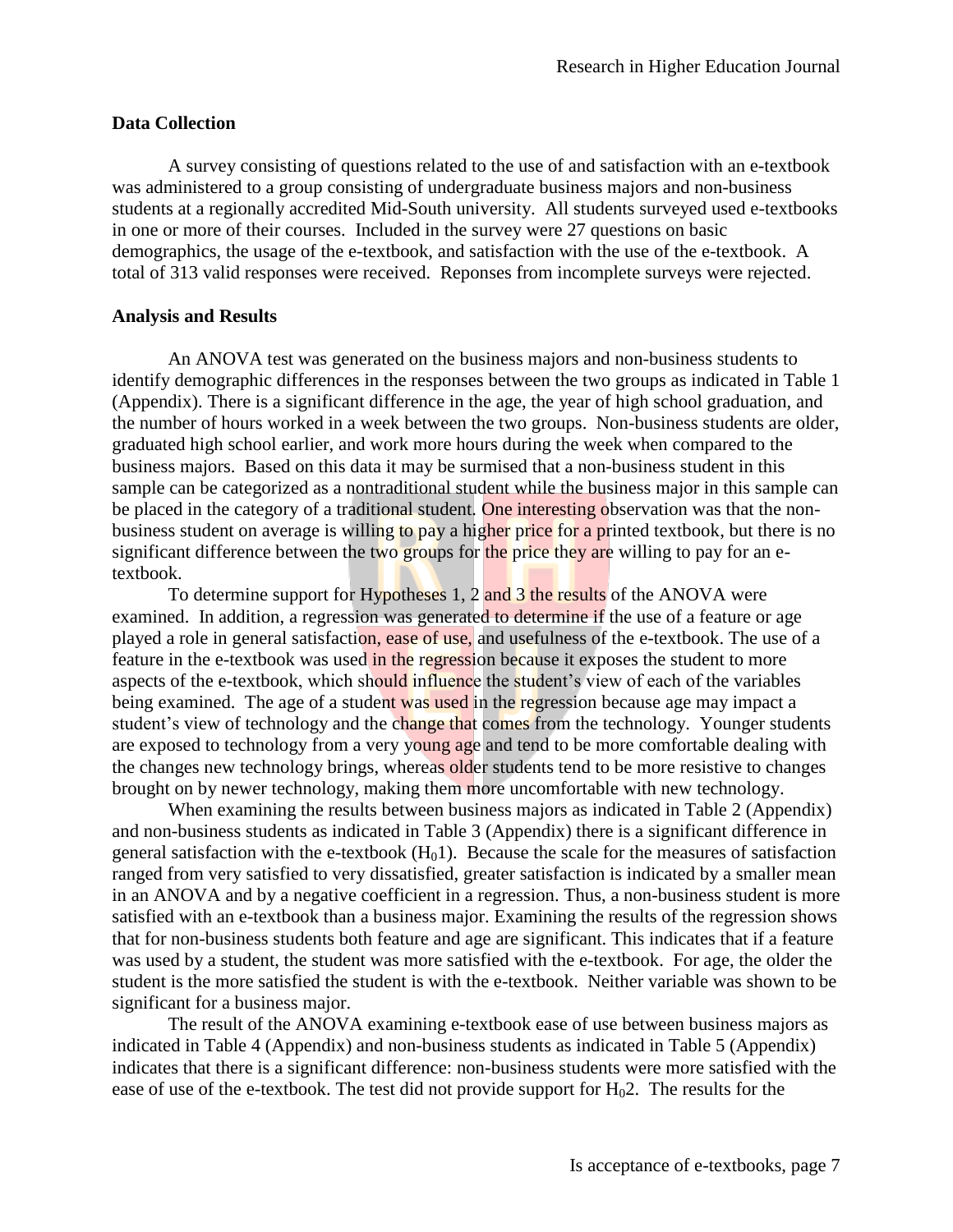regression for each group showed only the use of features to be significant only for non-business students. This indicates that non-business students were more satisfied with the ease of use of the e-textbook if they used at least one of the features.

 $H<sub>0</sub>3$  was not supported by the results of the ANOVA test regarding a difference in how satisfied the students were with the usefulness of the e-textbooks. Once again, when compared to business majors as indicated in Table 6 (Appendix), the non-business students were found to be more satisfied with the usefulness of the e-textbooks as indicted in Table 7 (Appendix). Additionally, the regression showed that for non-business students, both feature and age played a role in how useful the student found the e-textbook. Similar to  $H_02$ , the non-business student is more likely to find the e-textbook useful if the student used at least one feature. And the older the non-business student is, the more likely the student is to find the e-textbook useful.

The ANOVA test did not support  $H_04$ : there is a significant difference between the two groups as to whether or not they would use an e-textbook again in the future. When compared to business majors as indicated in Table 8 (Appendix) the non-business students as indicated in Table 9 (Appendix) were more likely to use an e-textbook again. Another regression was generated to examine satisfaction, usefulness, ease of use, and the two e-textbook access methods as they impacted the two groups' likelihood to use an e-textbook again in the future. The results of the regression showed that the only factor significant for both groups was satisfaction. Prior use was insignificant in terms of influencing a student to use an e-textbook again. In either group, the more satisfied the student was with the e-textbook, the more likely they are to use an e-textbook again in the future.

#### **CONCLUSIONS**

The results of this study indicate that non-business students are more satisfied with an etextbook than business majors. For non-business students, both e-textbook features and student age are significant, indicating that if a feature is used by a student then the student is more satisfied with the e-textbook and that satisfaction seems to increase with student age. Also, nonbusiness students are more satisfied with the ease of use of the e-textbook if they have used at least one of its features. Non-business students were found to be more satisfied with the usefulness of the e-textbooks when compared to business majors. And non-business students were more likely to use an e-textbook again in the future than a business major. Although there is no significant difference between the two groups for the price they are willing to pay for an etextbook, the non-business student on average is willing to pay a higher price for a printed textbook.

This study seems to be consistent with the prior research that shows that students do not prefer e-textbooks over printed textbooks. It appears that students think of an e-textbook more as a reference manual than a textbook: they will use the special functions (search, print, etc.), but they do not like extensive reading from an e-textbook. There seems to also be support in this study for the research that suggests that certain student types like the idea of building a library of books from their collegiate studies: in this study business majors may be more likely to build a library for their first job than the non-business students.

It was shown in this study that a student who is more satisfied with e-textbooks is more likely to reuse an e-textbook, and using the features that an e-textbook provides seems to lead to greater satisfaction. Thus, this would indicate that both educators and e-textbook publishers should expose students to the special features incorporated as part of an e-textbook. This can be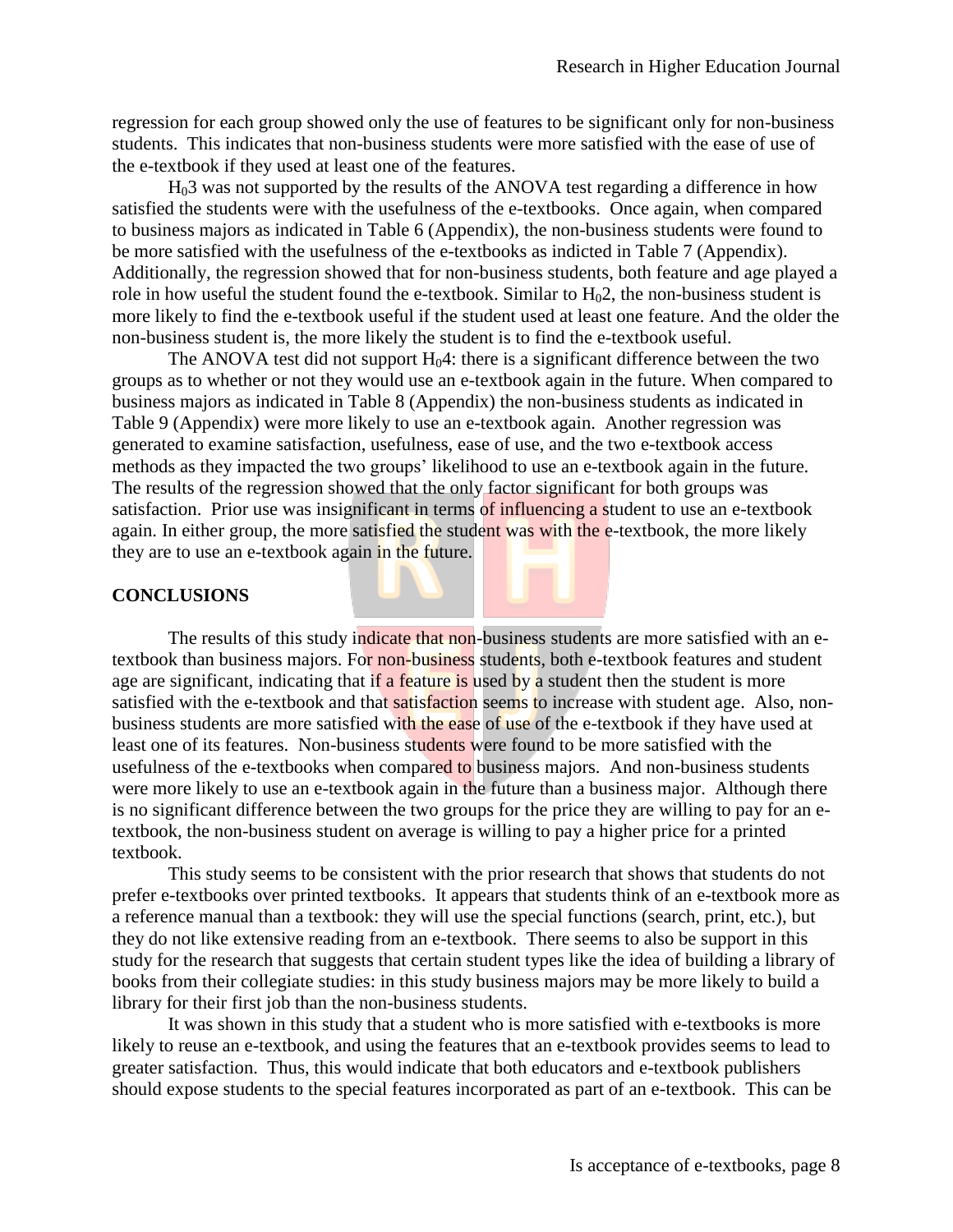done through a demonstration of the e-textbook features to the students and through an educator using the e-textbook as a tool during class. This exposure and use of the e-textbook should also help promote reuse by students.

For future research, because there was a significant difference between the business majors and non-business students for a number of variables, further investigation is encouraged to determine if this is occurring due to the type of material being taught in the different areas. A second area for future research is to determine if specific e-textbook features and/or the richness of the features play a role in a student's overall satisfaction with e-textbooks.

## **WORKS CITED**

- *National Association of College Stores.* (2010). Retrieved from OnCampus Research Student Panel Survey: http://www.nacs.org/
- Aaltonen, M., Mannonen, P., Nieminen, S., & Nieminen, M. (2011). Usability and compatibility of e-book readers in an academic environment: A collaborative study. *IFLA Journal, 37*(1), 16-27.
- Abutaleb, Y. (2012, August 13). Some universities require students to use e-textbooks. *USA Today*, p. 1.
- Bradley, P. (2012, November 30). *Notes for ebooks debate.* Retrieved from Slideshare: http://www.slideshare.net/Philbradley/ebooks-statistics-for-like-debate
- Brown, R. (2011). Student acceptance and the use of e-reader technology and e-books as an alternative to textbooks. *Allied Academies International Conference* (pp. 5-9). Las Vegas: DreamCatchers Group.
- Buczynski, J. (2006). Faculty begin to replace textbooks with freely accessible online resources. *Internet Reference Services Quarterly, 11*(4), 169-179.
- Bunkell, J., & Dyas-Correia, S. (2009). E-books vs. print: Which is the better value? *The Serials Librarian*(56), 215-219.
- Carlock, D., & Perry, A. (2008). Exploring faculty experiences with e-books-a focus group. *Library Hi Tech, 26*(2), 244-254.
- Estelle, L., Rowlands, C., & Woodward, H. (2009). Rethinking electronic publishing: Innovation in communication paradigms and technologies. In S. Mornati, & T. Hedlund (Ed.), *Proceedings of the 13th International Conference on Electronic Publishing*, (pp. 381- 392). Milano, Italy.
- Foasberg, N. (2011). Adoption of e-book readers among college students: a survey. *Information Technology and Libraries, 30*(3), 108-128.
- Folb, B., Wessel, C., & Czechowski, L. (2011). Clinical and academic use of electronic and print books: The Health Sciences Library System e-book study at the University of Pittsburgh. *Journal of the Medical Library Association, 99*(3), 218-228.
- Gregory, C. (2008). "But i want a real book": An investigation of undergraduates' usage and attitudes toward electronic books. *Reference & User Services Quarterly, 47*(3), 266-273.
- Hernon, P., Hopper, R., Leach, M., Saunders, L., & Zhang, J. (2007). E-book use by students: Undergraduates in economics, literature, and nursing. *Journal of Academic Librarianship*(33), 3-13.
- Kang, Y., Wang, M., & Lin, R. .. (2009). Usability evaluation of e-books. *Displays, 30*(2), 49-52.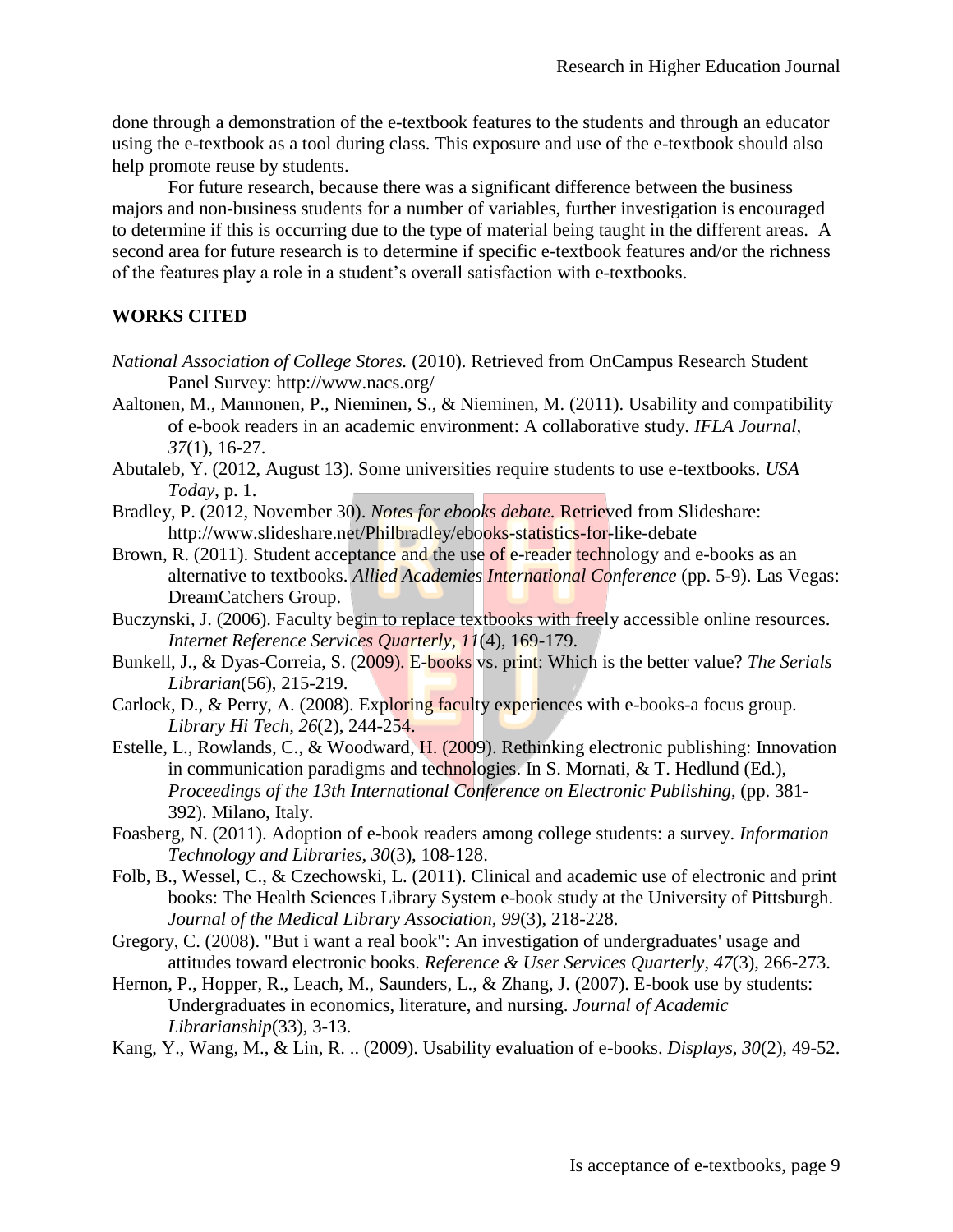- Lam, P., Shun Leung, L., Lam, J., & McNaught, C. (2009). Usability and usefulness of e-books on PPCs: How students' opinions vary over time. *ustralasian Journal of Educational Technology, 25*(1), 30-44.
- Leo, A. (2005). Using electronic textbooks: promoting, placing and embedding. *The Electronic Library, 23*(1), 54.
- Levi, A. (2012, May 31). Chegg, a college hub. Togas not included. *Business Week*, pp. 31-33.
- Levine-Clark, M. (2006). Electronic book usage: A survey at the University of Denver. *Libraries and the Academy, 6*(3), pp. 285-299.
- Lewis, S. (2008). E-book discovery and use behaviour is complex. *Evidence Based Library and Information Practice, 3*(2), 38-41.
- Mallett, E. (2010). A screen too far? Findings from an e-book reader pilot. *Serials, 23*(2), 140- 144.
- McFall, R. (2005). Electronic textbooks that transform how textbooks are used. *The Electronic Library, 23*(1), 72.
- Mobert, A., Borggren, C., & Finnveden, G. (2011). Books from an environmental perspective Part 2: ebooks as an alternative to paper books. *International Journal of Life Cylce Assessment*, 238-246.
- Murray, M., & Perez, J. (2011). E-textbooks are coming: Are we ready? *Issues in Informing Science and Information Technology*, 49-60.
- Nicholas, A. (2008). Preferred learning methods of the millennial generation. *The International Journal of Learning, 15*(6), 27-34.
- Nicholas, A., & Lewis, J. (2007). Millennial attitudes toward books and e-books. *The International Journal of the Book, 5*(2), 81-92.
- Nicholas, A., & Lewis, J. (2010, October 1). *Faculty and Staff - Articles and Papers.* Retrieved from Salve Regina University: http://digitalcommons.salve.edu/fac\_staff\_pub/29/?utm\_source=digitalcommons.salve.ed u%2Ffac\_staff\_pub%2F29&utm\_medium=PDF&utm\_campaign=PDFCoverPages
- Shepperd, J., Grace, J., & Koch, E. (2008). Evaluating the electronic textbook: Is it time to dispense with the paper text? *Teaching of Psychology, 35*(1), 2-5.
- Shrimplin, A., Revelle, A., Hurst, S., & Messner, K. (2011). Contradictions and consensus- clusters of opinions on e-books. *College & Research Libraries, 72*(2), 181-190.
- Strother, E., Brunet, D., Bates, M., & Gallo, J. (2009). Dental students' attitudes towards digital textbooks. *Journal of Dental Education*, 1361-1365.
- Wilson, R., Landoni, M., & & Gibb, F. (2003). The WEB book experiments in electronic textbook design. *Journal of Documentation, 59*(4), 454.
- Woody, W., Daniel, D., & Baker, C. (2010). E-books or textbooks: Students prefer textbooks. *Computers and Education, 55*, 945-948.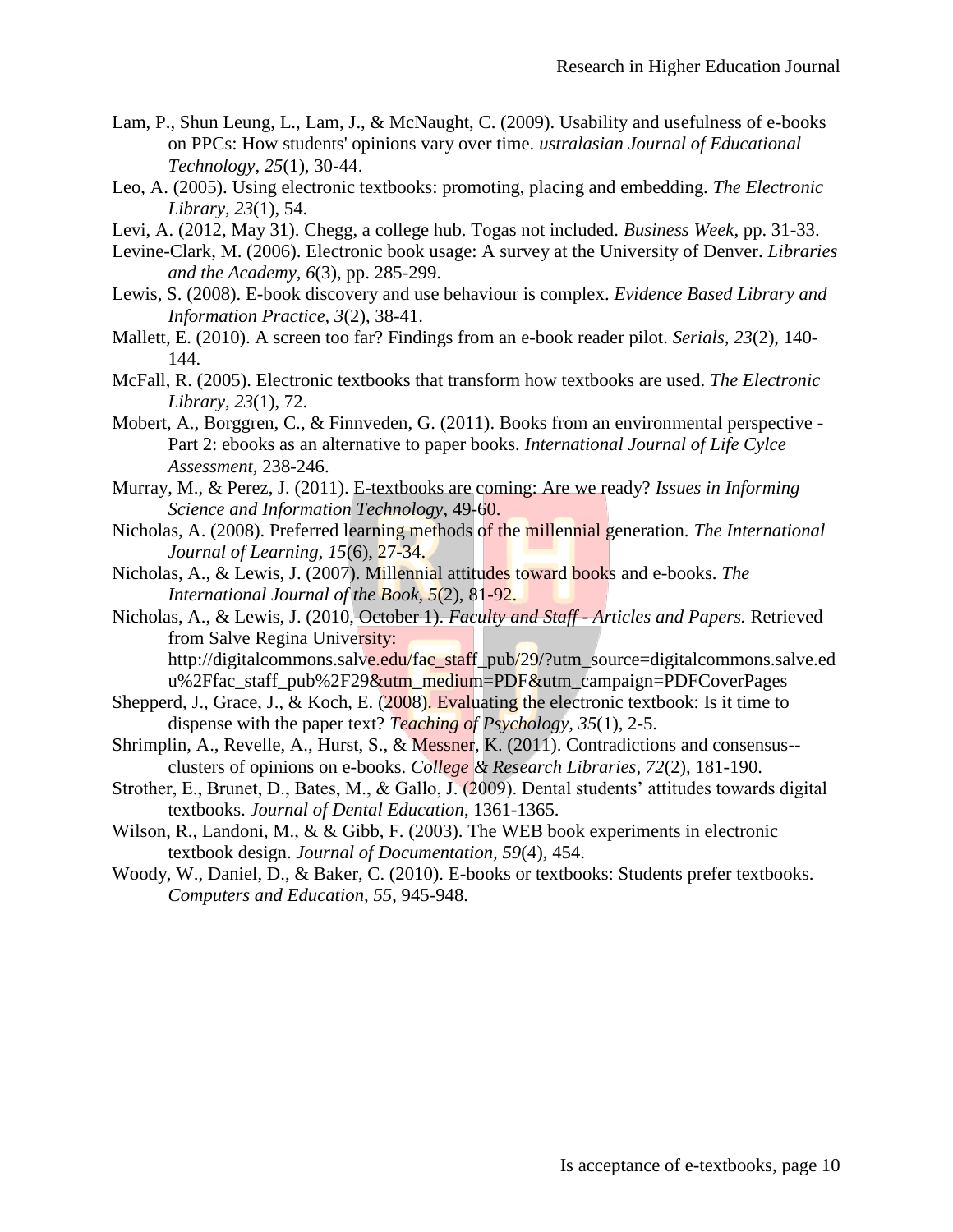## **Appendix**

| 1. Digital cance repairs from Fire |              |                 |                 |
|------------------------------------|--------------|-----------------|-----------------|
| Variable                           | Significance | Mean Non        | Mean            |
|                                    |              | <b>Business</b> | <b>Business</b> |
| Year Born                          | .000         | 1982.75         | 1991.58         |
| <b>Year Graduated</b>              | .000         | 2001            | 2009.93         |
| Hours worked                       | .000         | 25.9            | 11.38           |
| Max Pay for Hard                   | .048         | 42.14           | 39.64           |
| Copy                               |              |                 |                 |
| E-Text reuse                       | .038         | 2.99            | 3.22            |
| <b>Usage Per week</b>              | .000         | 95.02           | 83.73           |
| <b>General Satisfaction</b>        | .027         | 2.90            | 3.37            |
| <b>Usefulness</b>                  | .048         | 2.89            | 3.30            |
| GPA.                               | .471         | 3.095           | 3.142           |
| Max Pay for E-Text                 | .503         | 42.14           | 39.64           |
| Ease of Use                        | .124         | 3.12            | 3.46            |
| Access via Blackboard              | .126         | 2.54            | 2.81            |
| Access Via mobile                  | .454         | 3.48            | 3.63            |
| device                             |              |                 |                 |
|                                    |              |                 |                 |

Table 1: Significance results from ANOVA test

| Table 2: Results of regression on general satisfaction by business majors |  |  |  |
|---------------------------------------------------------------------------|--|--|--|
|                                                                           |  |  |  |

| Model |            | Unstandardized |            | Standardized |          | Sig. |
|-------|------------|----------------|------------|--------------|----------|------|
|       |            | Coefficients   |            | Coefficients |          |      |
|       |            |                | Std. Error | Beta         |          |      |
|       | (Constant) | 162.855        | 134.102    |              | 1.214    | .228 |
|       | Feature    | $-.591$        | .360       | $-166$       | $-1.639$ | .105 |
|       | Q2 1Born   | $-.080$        | .067       | $-.120$      | $-1.187$ | .238 |

Table 3: Results of regression on general satisfaction by non-business students

| Model |            | Unstandardized |            | Standardized |          | Sig.       |
|-------|------------|----------------|------------|--------------|----------|------------|
|       |            | Coefficients   |            | Coefficients |          |            |
|       |            |                | Std. Error | Beta         |          |            |
|       | (Constant) | 63.083         | 20.723     |              | 3.044    | .003       |
|       | Feature    | $-1.386$       | .257       | $-.348$      | $-5.395$ | $.000$ $ $ |
|       | Q2 1Born   | $-.030$        | .010       | $-.184$      | $-2.856$ |            |

Table 4: Results of regression on ease of use by business majors

| Model |            | <b>Unstandardized Coefficients</b> |            | Standardized<br>Coefficients |          | Sig. |
|-------|------------|------------------------------------|------------|------------------------------|----------|------|
|       |            |                                    | Std. Error | Beta                         |          |      |
|       | (Constant) | 197.579                            | 153.941    |                              | 1.283    | .202 |
|       | Feature    | $-.423$                            | .414       | $-.104$                      | $-1.023$ | .309 |
|       | Q2 1Born   | $-.097$                            | .077       | $-.128$                      | $-1.259$ | .211 |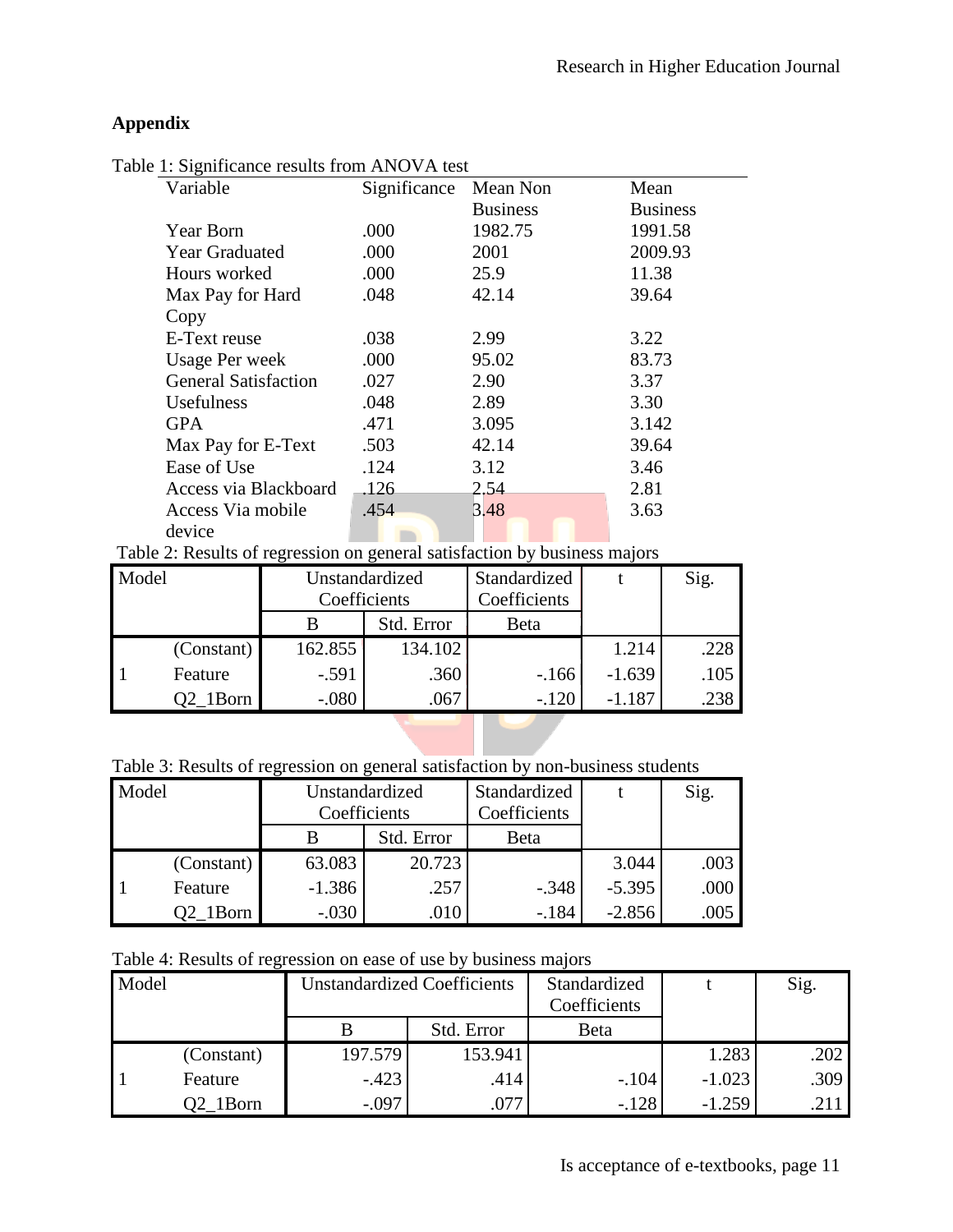Table 5: Results of regression on ease of use by non-business students

| Model |            | <b>Unstandardized Coefficients</b> |            | Standardized<br>Coefficients |          | Sig. |
|-------|------------|------------------------------------|------------|------------------------------|----------|------|
|       |            |                                    | Std. Error | Beta                         |          |      |
|       | (Constant) | 18.628                             | 21.754     |                              | .856     | .393 |
|       | Feature    | $-1.205$                           | .270       | $-.299$                      | $-4.465$ | .000 |
|       | Q2 1Born   | $-.007$                            | .011       | $-.045$                      | $-.672$  | .502 |

Table 6: Results of regression on usefulness by business majors

| Model |            | Unstandardized<br>Coefficients |            | Standardized<br>Coefficients |          | Sig. |
|-------|------------|--------------------------------|------------|------------------------------|----------|------|
|       |            |                                | Std. Error | Beta                         |          |      |
|       | (Constant) | 193.402                        | 130.433    |                              | 1.483    | .141 |
|       | Feature    | $-.516$                        | .351       | $-.149$                      | $-1.473$ | .144 |
|       | 1Born      | $-.095$                        | .065       | -.147                        | $-1.455$ | .149 |

Table 7: Results of regression on usefulness by non-business students

| Model |            | Unstandardized<br>Coefficients |            | Standardized<br>Coefficients |          | Sig. |
|-------|------------|--------------------------------|------------|------------------------------|----------|------|
|       |            |                                | Std. Error | Beta                         |          |      |
|       | (Constant) | 47.199                         | 20.192     |                              | 2.337    | .020 |
|       | Feature    | $-1.540$                       | .251       | $-.392$                      | $-6.142$ | .000 |
|       | Q2 1Born   | $-.022$                        | .010       | $-.137$                      | $-2.140$ | .034 |

Table 8: ANOVA results on reuse by business majors

| Model |                              |         | <b>Unstandardized Coefficients</b> | Standardized<br>Coefficients |          | Sig. |
|-------|------------------------------|---------|------------------------------------|------------------------------|----------|------|
|       |                              | B       | Std. Error                         | <b>B</b> eta                 |          |      |
|       | (Constant)                   | 4.631   | .256                               |                              | 18.06    | .000 |
|       | Q17_1GeneralSatisf<br>action | $-.292$ | .110                               | $-.409$                      | $-2.665$ | .009 |
|       | Q17_2Usefulness              | $-.147$ | .126                               | $-.200$                      | $-1.169$ | .245 |
|       | Q17_3EaseOfUse               | $-.110$ | .089                               | $-.177$                      | $-1.230$ | .222 |
|       | Q17_4AccessBlack<br>board    | .111    | .099                               | .141                         | 1.116    | .267 |
|       | Q17_5AccessMobil<br>eDevice  | $-.026$ | .073                               | $-.036$                      | $-.350$  | .728 |